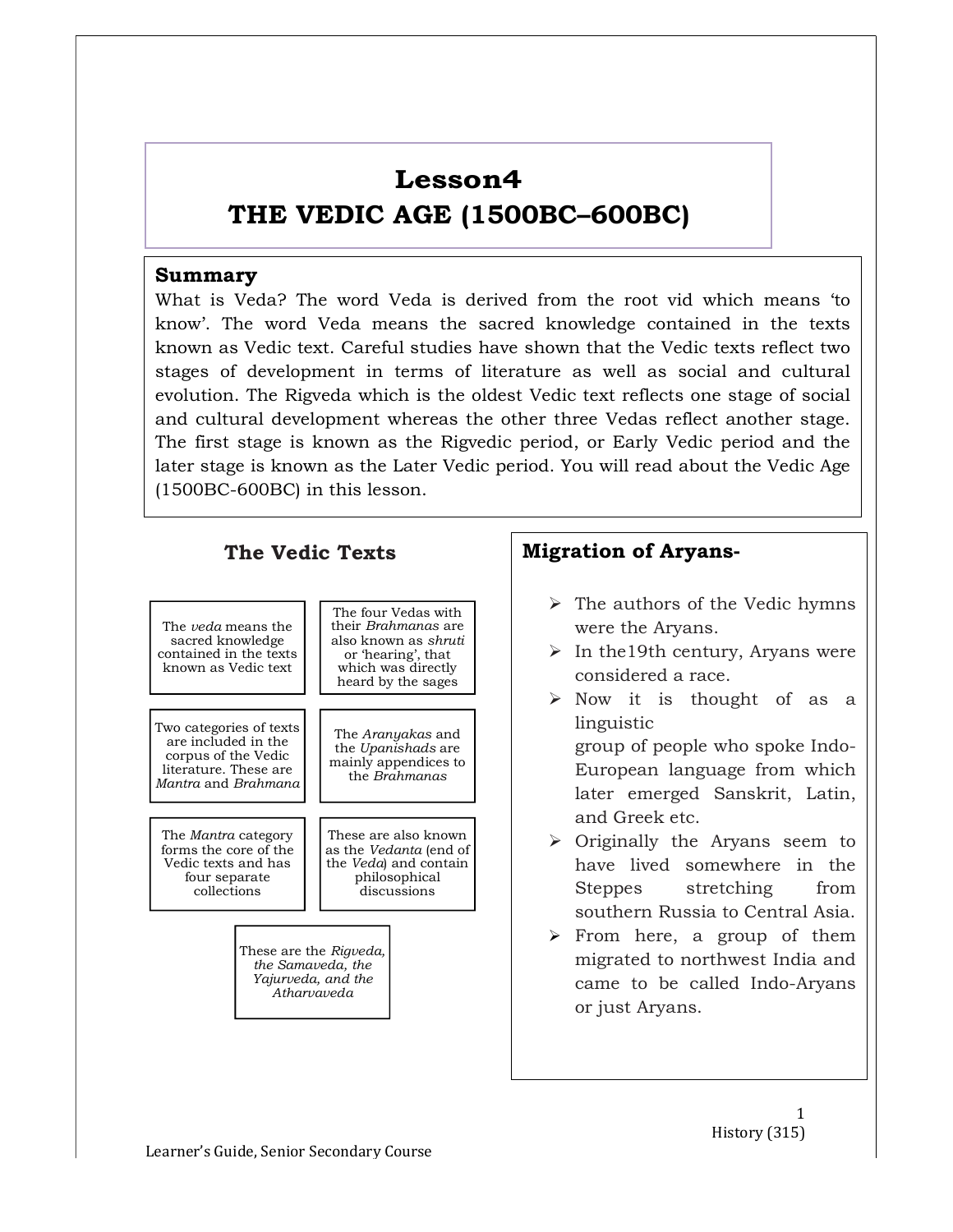## Geographical horizon of the Vedic Aryans





This area largely covers the north-<br>
ms lived in the Vamuna. The seven rivers included<br>
Sindhu The Sindhu, Vitasta (Jhelum), Asikni<br>
Sindhu The Sindhu, Vitasta (Jhelum), Asikni<br>
Chenab). Parushni (Ravi). Vinash western part of South Asia up to river Yamuna. The seven rivers included Sindhu, Vitasta (Jhelum), Asikni (Chenab), Parushni (Ravi), Vipash (Beas), Shutudri (Sutlej) and the Sarasvati.

|                | •The early Vedic Aryans lived in the<br>area known as sapta-sindhu meaning<br>area of seven rivers.                                                                                                                                                                                                                                                                                                                          | .This area largely covers the north-<br>western part of South Asia up to river<br>Yamuna. The seven rivers included<br>Sindhu, Vitasta (Jhelum), Asikni<br>(Chenab), Parushni (Ravi), Vipash<br>(Beas), Shutudri (Sutlej) and the<br>Sarasvati.                                                                                                                                                                               |
|----------------|------------------------------------------------------------------------------------------------------------------------------------------------------------------------------------------------------------------------------------------------------------------------------------------------------------------------------------------------------------------------------------------------------------------------------|-------------------------------------------------------------------------------------------------------------------------------------------------------------------------------------------------------------------------------------------------------------------------------------------------------------------------------------------------------------------------------------------------------------------------------|
|                | <b>Early Vedic</b>                                                                                                                                                                                                                                                                                                                                                                                                           | <b>Later Vedic</b>                                                                                                                                                                                                                                                                                                                                                                                                            |
| <b>Economy</b> | The early Vedic Aryans<br>were pastoralists.<br>Cattle rearing was their<br>main occupation.<br>Hunting, carpentry,<br>tanning, weaving,<br>chariot-making, metals<br>meltery etc. were some<br>other activities.<br>A few references show<br>that they had knowledge<br>of agriculture.<br>The products of these<br>activities were<br>exchanged through<br>barter.<br>Cows were the most<br>favored medium of<br>exchange. | Agriculture became the<br>mainstay of the Vedic people.<br>Many rituals were introduced<br>to initiate the process of<br>agriculture.<br>The god Indra acquires a new<br>epithet 'Lord of the Plough'.<br>Beginning of the use of iron<br>around 1000 BC.<br>Use of iron tools.                                                                                                                                               |
| <b>Society</b> | Family was the basic<br>unit of the Rigvedic<br>society.<br>The Jana was the<br>largest social<br>unit.<br>Patriarchal in nature.<br>Monogamy was the<br>usual norm of marriage.<br>Polygamy was also<br>there.<br>Society was a simple<br>and largely an<br>egalitarian society.<br>There was no caste.<br>division.                                                                                                        | The family remains the basic<br>unit of the Vedic society.<br>• Joint family with three or four<br>generations living together.<br>Rise and growth of social<br>differentiation in the form of<br>varna system.<br>Important institution that<br>began to take shape was<br>ashrama or different stages of<br>life.<br>Ashram<br>Brahmacharya (student life)<br>$\bullet$<br>Grihastha(householder)<br>Vanaprastha(hermitage) |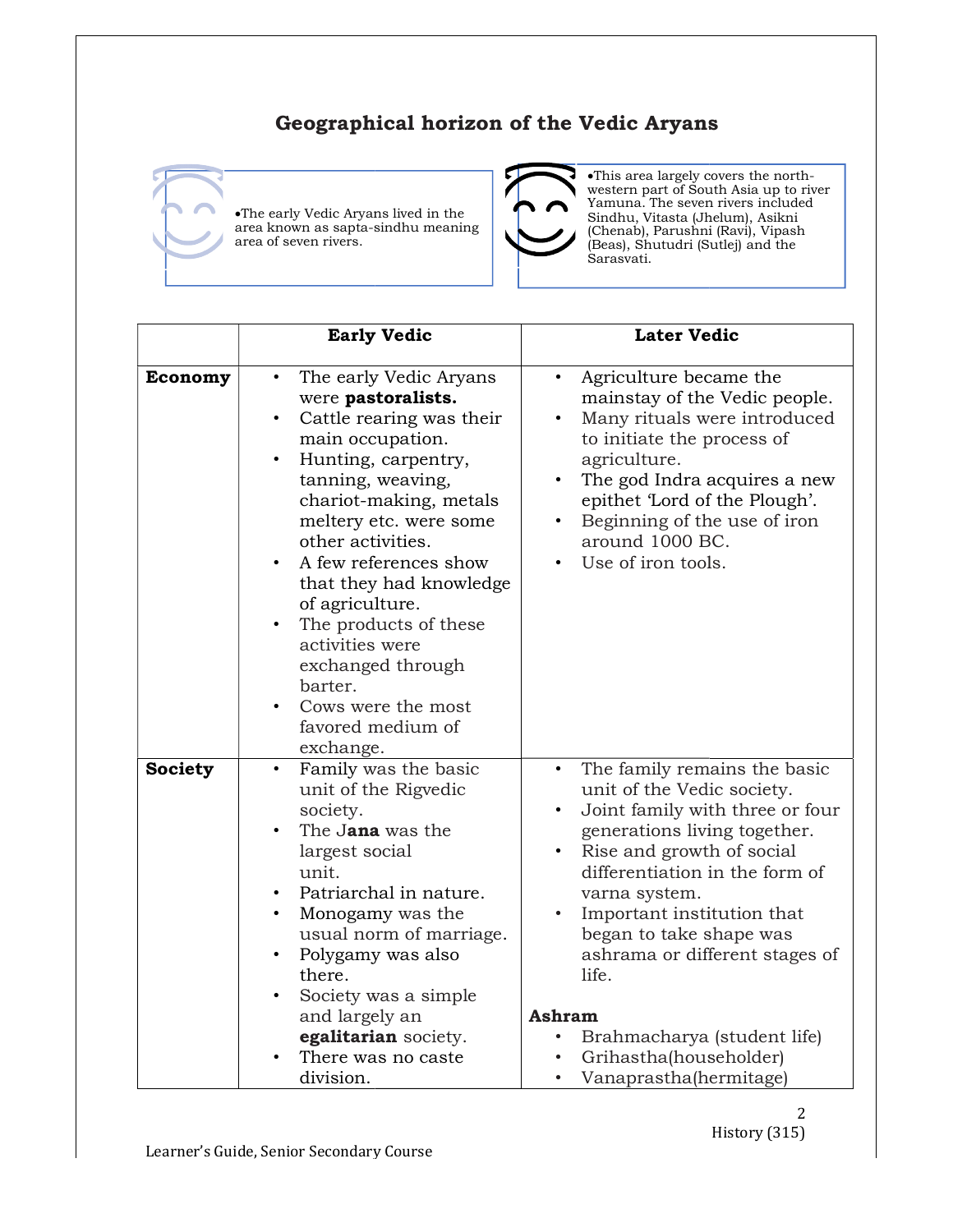|          | Occupation was not<br>$\bullet$<br>based on birth.<br>Varna or colour was the<br>basis of initial<br>differentiation between<br>the Vedic and non-Vedic<br>people.<br>Rigveda mentions arya<br>varna and dasa varna.<br>The women in society<br>enjoyed respectable<br>position.                                                                                                                                                                                                                                                                                   | Sanyasi.                                                                                                                                                                                                                                                                                                       |
|----------|--------------------------------------------------------------------------------------------------------------------------------------------------------------------------------------------------------------------------------------------------------------------------------------------------------------------------------------------------------------------------------------------------------------------------------------------------------------------------------------------------------------------------------------------------------------------|----------------------------------------------------------------------------------------------------------------------------------------------------------------------------------------------------------------------------------------------------------------------------------------------------------------|
| Religion | The Rigvedic gods were<br>generally<br>personifications of<br>different aspects of<br>natural forces such as<br>rains, storm, sun etc.<br>The attributes of these<br>gods also reflect the<br>tribal and patriarchal<br>nature of the society.<br>Indra, Agni, Varuna,<br>Mitra, Dyaus, Pushana,<br>Yama, Soma, etc. are all<br>male gods.<br>Goddess such as Ushas,<br>$\bullet$<br>Sarasvati, Prithvi etc.<br>which occupy secondary<br>positions in the<br>pantheon.<br>Vedic phase people did<br>not construct temples,<br>nor did they worship<br>any statue. | An important feature was the<br>increase in the frequency and<br>number of the yajna which<br>generally ended with the<br>sacrifices of a large number of<br>animals.<br>People began to oppose these<br>sacrifices during the later<br>Vedic period itself.                                                   |
| Polity   | Chief social unit of the<br>$\bullet$<br>Aryans was known as<br>jana.<br>The chief of this unit<br>was the political leader<br>called rajan.<br>The post of the chief was<br>$\bullet$<br>not hereditary.<br>Sabha and Samiti were<br>$\bullet$<br>the most important<br>assemblies.                                                                                                                                                                                                                                                                               | The chiefship had become<br>$\bullet$<br>hereditary.<br>Chiefs became more powerful.<br>Popular assemblies gradually<br>disappeared<br>A rudimentary army too<br>emerged as an important<br>element of the political<br>structure during this period.<br>Rise of sixteen Mahajanpadas<br>in the northern India |